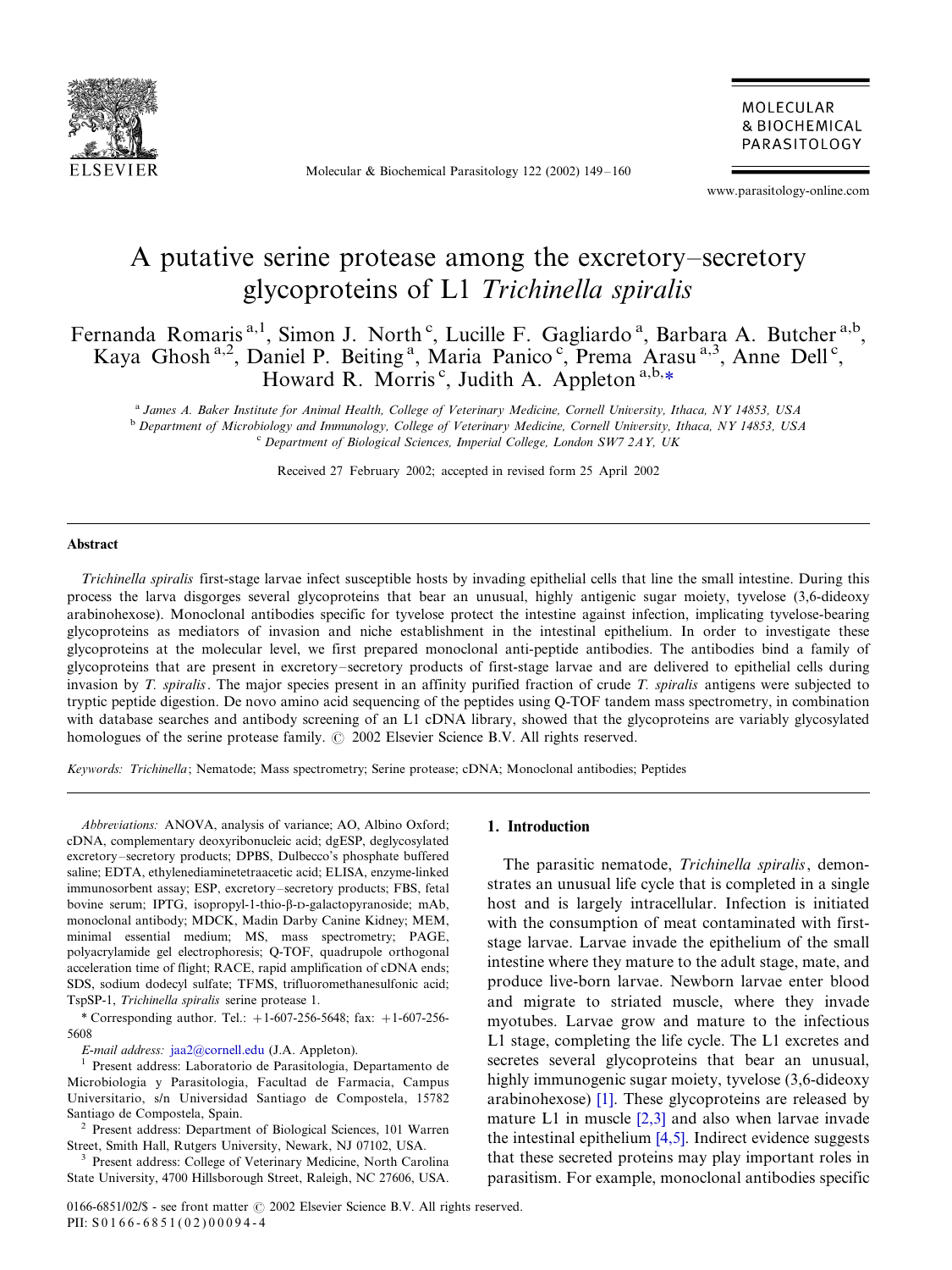for tyvelose bind to hypertrophic nuclei in parasitized muscle cells [\[6,7\]](#page-9-0), suggesting a role for the associated glycoproteins in maintaining the muscle niche. These same antibodies protect the intestine against infection, implicating tyvelose-bearing glycoproteins as mediators of invasion and niche establishment by L1 in the intestinal epithelium [\[8,9\]](#page-10-0).

Although a few excretory-secretory products (ESP) have been identified, defined functions for any of the glycoproteins in the muscle or intestine are unknown. In order to investigate ESP at a molecular level, we prepared monoclonal anti-peptide antibodies and used them to characterize a family of glycoproteins that are delivered to epithelial cells during invasion by T. spiralis. De novo peptide sequencing, using a proteomics strategy based on the Q-TOF mass spectrometer, combined with traditional cDNA library screening with antibodies, and database searches for sequence homologies, identified a highly processed member of the serine protease family.

### 2. Materials and methods

#### 2.1. Rats

Albino Oxford (AO) strain rats were produced and maintained in the James A. Baker Institute vivarium in accordance with the guidelines of the American Association for Accreditation of Laboratory Animal Care.

#### 2.2. Antibodies

Rat mAb 18H is specific for tyvelose on N-glycans of ESP [\[10\]](#page-10-0). Rat mAb 6G3 is specific for phosphorylcholine on N-glycans of L1 proteins not found in ESP [\[11\]](#page-10-0). Antibody 10E binds adult T. spiralis [\[12\]](#page-10-0) and was a gift from R.G. Bell (Cornell University).

### 2.3. Parasites and protein preparations

T. spiralis (pig strain) infectious larvae were recovered from muscles of irradiated, AO strain rats by digestion with 1% pepsin in acidified water [\[13\].](#page-10-0) Donor rats had been infected at least 28 days prior to collection. Adult worms were recovered from intestines of AO strain rats 5 days following oral infection with L1. For in vitro experiments, L1 were activated using pig bile or gut contents as described previously [\[5\]](#page-9-0).

Crude homogenates of larvae, L1 ESP, and crude homogenates of adult worms were prepared as described previously [\[14\].](#page-10-0) Larval ESP were deglycosylated by treatment with trifluoromethanesulfonic acid (TFMS) [\[6\]](#page-9-0).

# 2.4. Production of monoclonal antibodies against deglycosylated L1 ESP

An AO rat was immunized intraperitoneally (i.p.) with 50 µg of deglycosylated ESP (dgESP) in complete Freund's adjuvant and boosted i.p. after 52 days with 50 mg dgESP in incomplete Freund's adjuvant. About 35 days later 50 µg dgESP was administered intravenously. Splenic lymphocytes were harvested for fusion after 3 days and fused with mouse myeloma cells (SP2/O-Ag14) at a ratio of 2:1 [\[15\]](#page-10-0). Hybridomas were screened by ELISA with ESP or dgESP coupled to the plate (5 or 2.5  $\mu$ g ml<sup>-1</sup>) according to methods we have described previously [\[8\]](#page-10-0). Cells of interest were cloned by limiting dilution. One hybridoma, 1H7, was grown in nude mice, the antibody was recovered from ascites fluid, concentrated, and conjugated to agarose beads for affinity chromatography [\[14\].](#page-10-0)

## 2.5. Cell culture

The Madin Darby Canine Kidney (Strain 1) (MDCK) cell line was a gift from William Young (University of Kentucky) [\[16\].](#page-10-0) MDCK cells were cultured (5% CO2, 37C) in MEM which contained 10% fetal bovine serum (FBS) and 2 mM L-glutamine. Cells were harvested by trypsinization (0.5% trypsin/0.65 mM EDTA) and passaged no more than 15 times prior to their use in experiments.

#### 2.6. Epithelial cell invasion by T. spiralis

The invasion assay was performed as previously described [\[5\]](#page-9-0) with modifications. Epithelial cells were grown to confluence on 8-well chamber slides (NUNC). Monolayers were overlaid with activated larvae suspended in MEM (without FBS) with 15 mM HEPES and 1.75% agarose containing the appropriate concentration of antibody or protease inhibitor. Following an incubation of  $1-2$  h at 37 °C, 5% CO<sub>2</sub>, chamber housings, gaskets and media were removed from slides. Dead cells in monolayers were stained with 0.4% trypan blue in saline (SIGMA). Stained monolayers were rinsed in DPBS (with MgCl<sub>2</sub> and CaCl<sub>2</sub>) and fixed in  $10\%$ buffered formalin for 20 min. Cover slips were mounted on slides with glycergel (DAKO Corp.). A total of at least 25 microscope fields from each monolayer were captured using a  $4 \times$  objective on a bright-field microscope (Labophot; Nikon) fitted with a black-and-white video camera (Cohu, Inc.). A frame grabber captured the image and the area of dead or damaged cells was determined with NIH IMAGE 1.58 software. Mean areas of damage for each treatment were analyzed by AN-OVA and significant differences determined by Scheffe's mean separation test.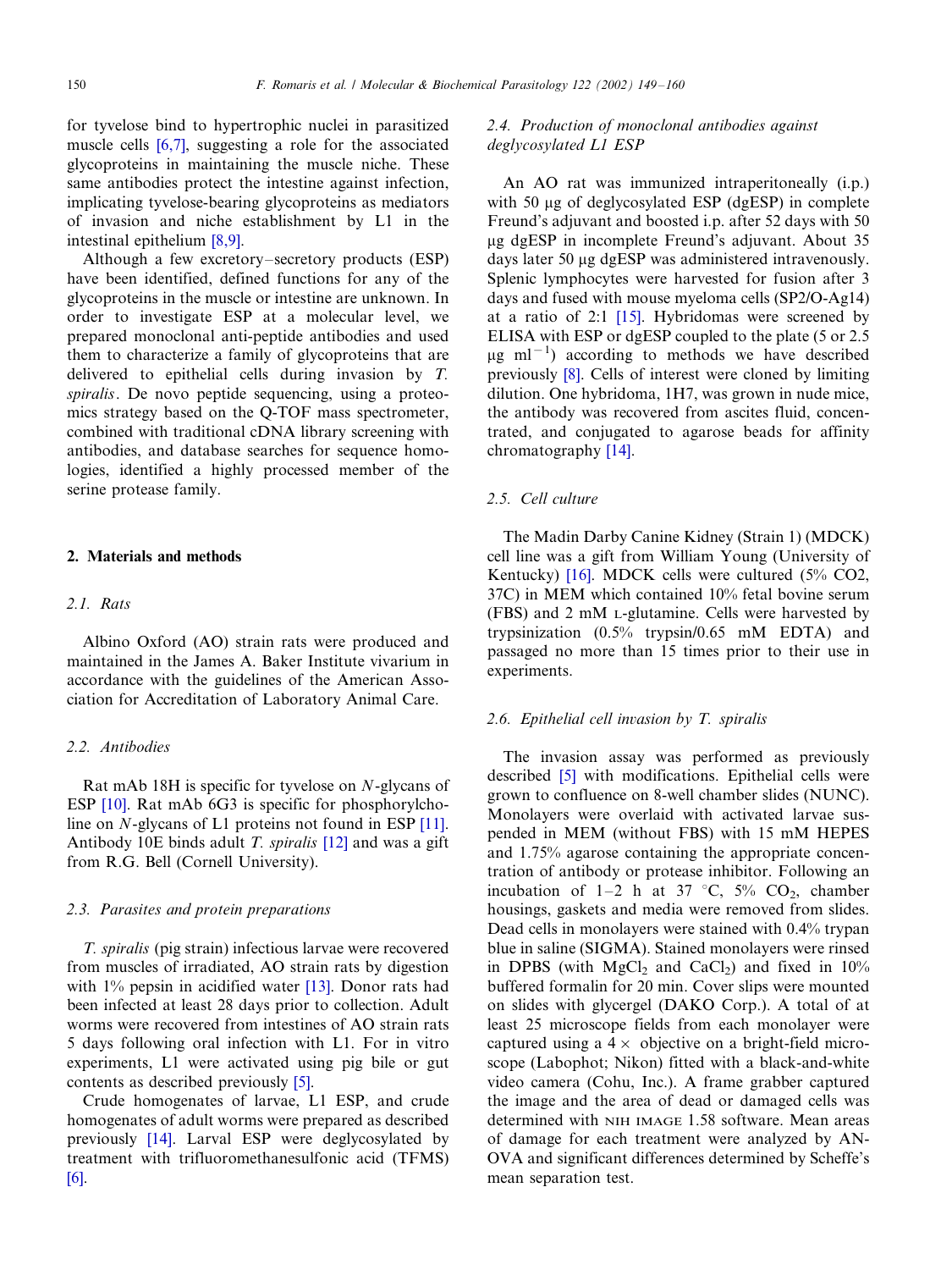In experiments designed to evaluate the ESP deposited in epithelial cells during invasion, cells were cultured in 6-well plates and inoculated with 1200 larvae in 3 ml agarose per well. Following incubation at 37  $\degree$ C for 4 h, agarose and larvae were removed, monolayers were washed three times with DPBS, and cells were lysed with sample preparation buffer (0.0625 M Tris/2% SDS/10% glycerol/pH 6.8) for SDS-PAGE [\[17\]](#page-10-0).

#### 2.7. SDS-PAGE electrophoresis and western blotting

Polyacrylamide gels (10%) with 3 or 4% stacking gels, in standard or mini-format (as noted) were used. Samples were boiled for  $3-5$  min prior to loading in sample preparation buffer with or without  $5\%$  2mercaptoethanol. Prestained molecular weight standards (Diversified Biotech) were resolved in parallel. Western transfer to nitrocellulose was performed according to Burnette [\[18\]](#page-10-0) or Towbin and Gordon [\[19\]](#page-10-0). Nitrocellulose was blocked with DPBS/0.2% Tween/ 7.5% dry milk/2% BSA (Sigma, St. Louis, MO). Antibodies and conjugates (goat anti-rat IgG or anti-mouse IgG conjugated to horseradish peroxidase (0.5  $\mu$ g ml<sup>-1</sup>) (ICN Pharmaceuticals, Inc.) were diluted in DPBS/0.2% Tween/2% dry milk/0.25% BSA. Conjugate diluent included 10% normal goat serum. The nitrocellulose was washed in DPBS/0.2% Tween. Antibody binding was detected with a chemiluminescent substrate (ECL reagent, Amersham Pharmacia Biotech) and autoradiography. Films were scanned and images prepared using PHOTOSHOP (Adobe Systems Inc.).

#### 2.8. Peptide sequencing

Glycoproteins isolated by affinity chromatography using mAb 1H7 were separated by SDS-PAGE, stained using GELCODE blue reagent (Pierce & Warriner), and the desired proteins excised, lyophilized and digested with trypsin (E.C. 3.4.21.4, Sigma) overnight. Peptides were extracted from gel pieces and purified using a C-18 microtrap peptide cartridge (Jones Chromatography) in preparation for sequencing by mass spectrometry (MS) and tandem mass spectrometry (MS/MS) using a hybrid quadrupole orthogonal acceleration time of flight (Q-TOF) mass spectrometer (Micromass UK Ltd.). MS and MS/MS spectra were collected in the positive ion mode as described previously [\[20,21\].](#page-10-0)

#### 2.9. Immunohistochemistry

Staining of sections of T. spiralis-infected mouse muscle was performed as described previously [\[22\]](#page-10-0). Sections were stained by the indirect immunoperoxidase method, photographed, stained with Wheatley's trichrome stain and then re-photographed.

### 2.10. Screening of the T. spiralis cDNA library

A UniZAP XR cDNA library prepared from firststage T. spiralis larvae was screened with a polyclonal rat serum raised against ESP [\[23\]](#page-10-0). The serum had been pre-adsorbed with an E. coli/phage lysate. Antibody binding was detected using a protocol similar to that employed for Western blots. Recombinant phage of interest were plaque purified and DNA inserts amplified by PCR (Amplitron II thermal cycler, Barnstead/Thermolyne) using primers derived from the pBluescript vector (T3 and T7 primers, IDT, Inc.) and Taq polymerase (Gibco BRL). Cycle conditions were: 94 °C, 5 min; (94 °C, 30 s; 50 °C, 30 s; 72 °C, 3 min)  $\times$  35 cycles, ending with 10 min extension at 72 °C. The amplified product was purified (QiaQuick kit, Qiagen) and sequenced (Center for Advanced Technology, Cornell University).

A 5' rapid amplification of cDNA ends (RACE) was performed to obtain the full length cDNA (SMART RACE cDNA amplification kit, Clontech Laboratories, Inc.). Analyses of nucleotide and deduced amino acid sequences and sequence alignments were carried out using the  $OMIGA^{TM}$  2.0 software program (Accelrys Inc.). Database searches were carried out using the BLAST server [\(ncbi.nlm.nih.go](ncbi.nlm.nih.gov/BLAST)v/BLAST) [\[24\]](#page-10-0). The predicted amino acid sequence was analyzed by the SIGNALP server [\(cbs.dtu.dk/ser](cbs.dtu.dk/services/SignalP)vices/SignalP) in order to identify a putative signal peptide and corresponding cleavage site [\[25\].](#page-10-0)

## 2.11. Expression of rTspSP-1

A 705 bp fragment of  $TspSP-1$  ( $TspSP-1$  (54-289)) was amplified from the recombinant phage using specific primers designed to ensure that the ORF was cloned in frame with the DNA encoding the N-terminal peptide (containing a 6xHis tag) of the pTrcHis-TOPO expression vector (Invitrogen). The primer sequences  $(5'-3')$  were: SP-1 forward GCAAGGCCATATT-CATTTCC and SP-1 reverse TCAGGAAGCCATGA-CAGTTG. The recombinant plasmid was transformed into E. coli (One-Shot competent cells, Invitrogen) and isolated (Mini plasmid purification kit, Qiagen) for restriction enzyme digestion and DNA sequence analysis, which confirmed that the insert was in the correct orientation and in frame. Transformants were grown in LB broth with 50 mg  $ml^{-1}$  ampicillin, induced with isopropyl-1-thio- $\beta$ -D-galactopyranoside (IPTG; 1 mM final concentration) and harvested by centrifugation.

## 2.12. Production of polyclonal antibodies against  $rTspSP-1$  (54-289)

Bacterial pellets containing  $rTspSP-1$  (54-289) were solubilized in 8 M guanidine HCl and fusion proteins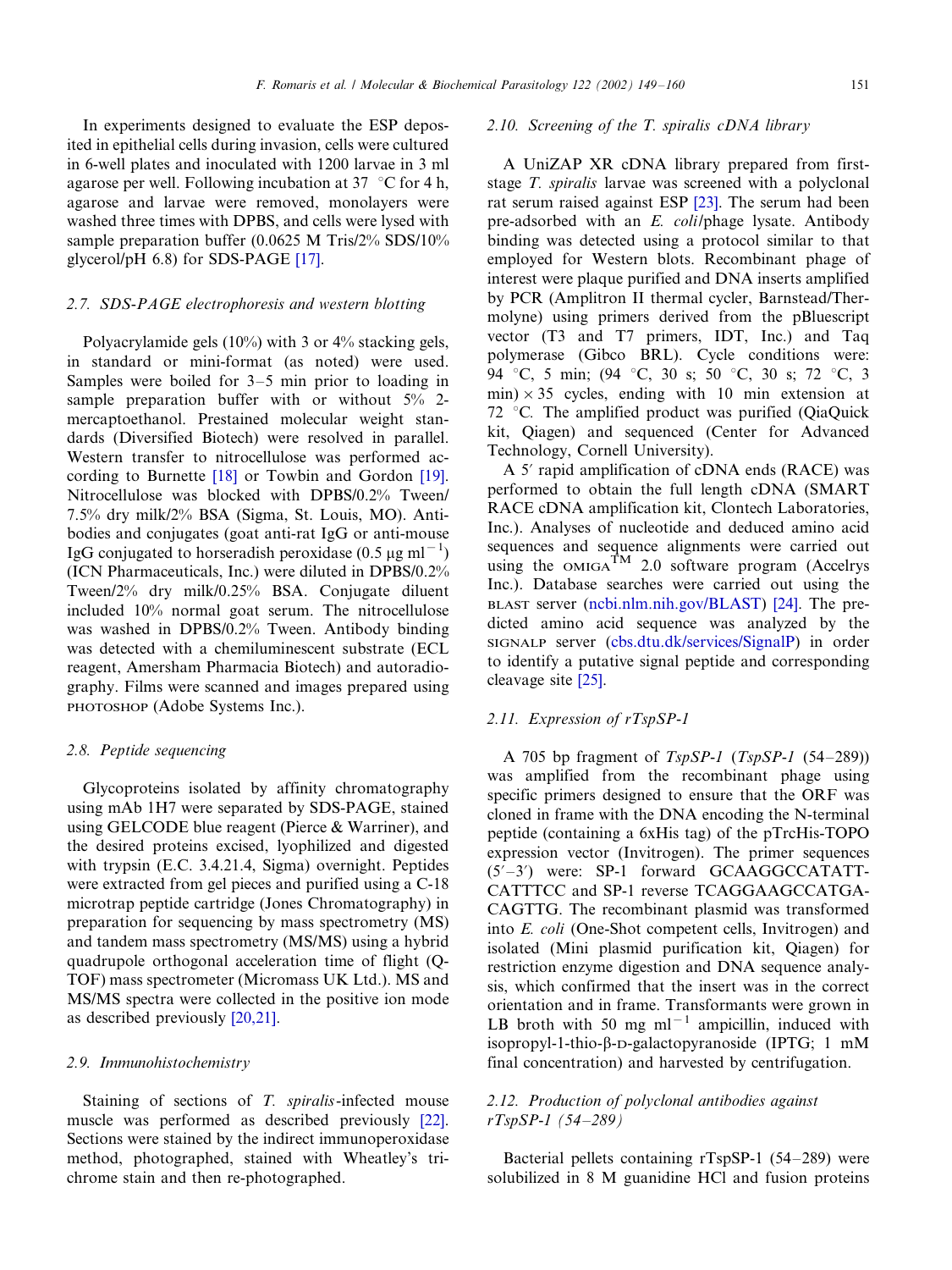<span id="page-3-0"></span>isolated by nickel chelation chromatography (Ni-NTA agarose, Qiagen) in the presence of 8 M urea. The pTrcHis-TOPO vector adds an N-terminal fusion tail of 35 amino acids (3.9 kDa) containing a 6xHis tag, and also five amino acids at the C-terminus. These two modifications contribute  $4.4-26.6$  kDa of the parasite protein, so that the predicted size of the recombinant protein would be 31 kDa. Anti-ESP sera detected a protein of 31 kDa in Western blots of the insoluble fraction of crude, IPTG-induced,  $rTspSP-1$  (54-289) bacterial lysates (not shown). A 31 kDa protein was eluted with 8M urea at pH 5.8. We found that, in the absence of urea, rTspSP-1 was unstable or insoluble. Therefore, 66 µg protein in urea were emulsified in Freund's complete adjuvant for intraperitoneal immunization of each rat. Blood samples were collected 20-30 days later. A recombinant fragment of lacZ was expressed in the same vector and the protein processed by the same procedure for use as a control. Sera were tested on Western blots of ESP.

#### 3. Results

# 3.1. Characterization of anti-peptide monoclonal antibodies

Five antibodies were selected based on their binding to TFMS-treated (deglycosylated) ESP in ELISA (Table 1). Three of those (1H7, 9E10 and 6C1) bound equally well to native or deglycosylated ESP (dgESP). Using this criterion, we chose antibody 1H7 for affinity purification of native glycoprotein(s) for peptide sequencing. Two antibodies (9H8 and 7H5) bound strongly to dgESP but not to the native glycoproteins (Table 1), indicating that glycans block access of these mAbs to their peptide epitope(s). Further distinction among the antibodies was evident in Western blots of native ESP (Fig. 1). Under non-reducing conditions, mAb 7H5 bound to bands of 125, 70 and 64 kDa. Under reducing

Table 1

Binding in ELISA (A495) by rat monoclonal antibodies prepared against deglycosylated ESP

| Antibody <sup>a</sup>  | Antigen    |                    |  |  |
|------------------------|------------|--------------------|--|--|
|                        | Native ESP | Deglycosylated ESP |  |  |
| 6C1                    | 0.30       | 0.28               |  |  |
| 7H <sub>5</sub>        | 0.08       | 0.88               |  |  |
| 1H7                    | 0.28       | 0.28               |  |  |
| 9H <sub>8</sub>        | 0.0        | 0.95               |  |  |
| 9E10                   | 0.16       | 0.24               |  |  |
| $\alpha$ -Tyvelose 18H | > 2.00     | 0.0                |  |  |

<sup>a</sup> Hybridoma culture supernates were tested at 1:2 dilutions in duplicate. Native and deglycosylated (TFMS treated) ESP (2.5 µg  $\text{m1}^{-1}$ ) were bound to PVC 96 well plates as described [\[8\].](#page-10-0)



Fig. 1. Specificities of mAbs produced against T. spiralis deglycosylated ESP in Western blots. Crude larval homogenates and native ESP were separated in 10% standard size SDS-PAGE under reducing or non-reducing conditions, as indicated. Anti-tyv antibody is mAb 18H (specific for tyvelose-bearing glycans; positive control) and NRG is normal rat globulin (negative control). Migrations of molecular weight standards are indicated.

conditions, the 125 kDa species disappeared and two bands of 48 and 55 kDa were bound in addition to the 70 and 64 kDa species. Blots of crude larval homogenates developed with 7H5 showed banding patterns distinct from those for ESP (Fig. 1). Under nonreducing conditions 7H5 bound a group of proteins of  $94-104$  kDa, and also two proteins of approximately 55 and 48 kDa. The other four antibodies bound selectively to members of this group of glycoproteins. Under reducing conditions, the high molecular weight species disappeared and all five antibodies detected several proteins between 70 and 45 kDa, with the 70 and 64 kDa species most prominent. Proteins bound by the anti-peptide antibodies are tyvelose-bearing glycoproteins, as demonstrated by recognition by anti-tyvelose mAb 18H (Fig. 1).

The recognition of multiple glycoproteins by antipeptide mAbs may indicate that a common precursor protein undergoes varied post-translational processing, or that different proteins share common peptide epi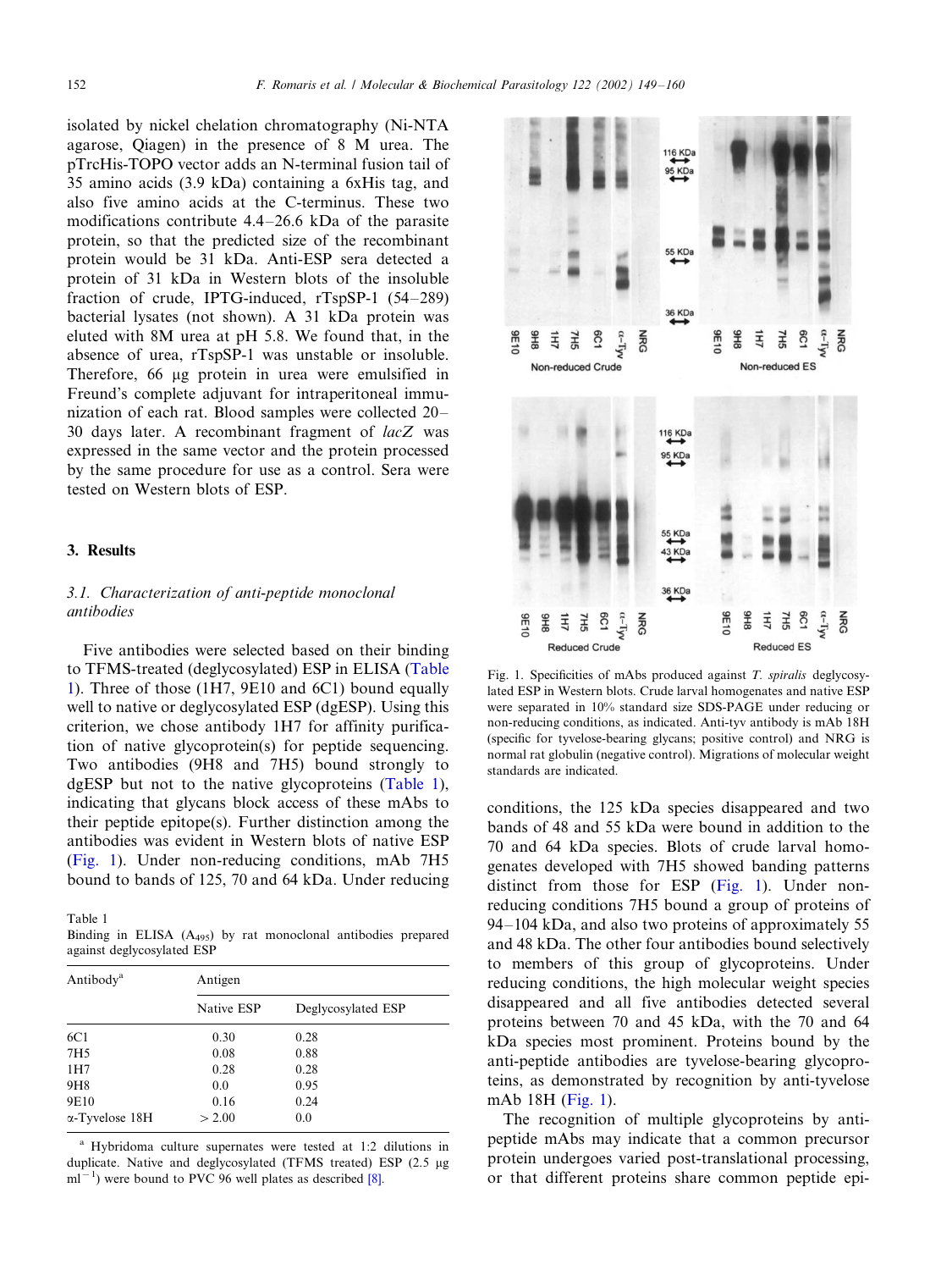<span id="page-4-0"></span>topes. Fig. 2a shows that after removal of  $N$ - and  $O$ glycans from ESP via treatment with TFMS, the mAbs bound a single broad band of protein of 38 kDa. This supports the conclusion that the multiple, antibody reactive native species are differentially processed forms of a single polypeptide.

The anti-peptide antibodies did not bind to Western blots of crude homogenates of 5 day old adult worms, although the adult worm reactive antibody, 10E [\[12\]](#page-10-0), did bind (Fig. 2b). Female worms in these preparations bear recently hatched L1. Thus, the target peptides were unique to mature, infectious, muscle stage L1.



Fig. 2. (a) TFMS treatment preserved the epitope recognized by antipeptide antibody 1H7. ESP of L1 T. spiralis were treated (Lane 1) or untreated (Lane 2) with TFMS, resolved under reducing conditions in 10% SDS-PAGE mini-gels, Western blotted and developed with mAb 1H7. Deglycosylation was confirmed by the failure of anti-tyvelose mAb 18H to bind to treated material (not shown). Mass of deglycosylated protein is estimated to be 38.4 kDa. Migrations of molecular weight standards are indicated. (b) Anti-peptide mAbs are stage-specific. Western blot of crude adult T. spiralis homogenate analyzed with the anti-peptide mAbs 9E10, 1H7, 9H8, 7H5 and 6C1. Two larva specific antibodies were included as controls: mAb 18H, specific for tyvelose  $(\alpha$ -Tyv) and mAb 6G3, specific for phosphorylcholine ( $\alpha$ -PC). Antibody 10E is specific for a 40 kDa adult protein. Migrations of molecular weight standards are indicated. (c) Antipeptide mAb 1H7 binds to  $\alpha$ -stichocytes in muscle stage L1 T, spiralis. (A) Immunohistochemical staining of T. spiralis infected mouse muscle tissue with anti-peptide mAb 1H7. Antibody 1H7 binds to astichocytes in a cross section of a muscle larva in a Nurse cell. (B) The same section after staining with Wheatley's trichrome reveals the alternating  $\alpha$ - and  $\beta$ -stichocytes. The collagen capsule surrounding the nurse cell is indicated by an arrow head. Bar = 50  $\mu$ m. Antibodies 9E10 and 7H5 demonstrated the same specificity (not shown).

# 3.2. Anatomic location of the epitopes recognized by antipeptide mAbs

The stichosome of T. spiralis is comprised of four classes of stichocytes that can be distinguished by staining with Wheatley's trichrome [\[22\].](#page-10-0) Stichocytes are the principal secretory cells of the parasite and are the main source of ESP in  $T$ . spiralis. Immunohistochemical staining with anti-tyvelose mAbs has shown that alpha, beta and gamma stichocytes synthesize tyvelose-bearing glycoproteins [\[6\]](#page-9-0). Immunohistochemical staining followed by Wheatley's trichrome staining showed that antibodies 7H5, 1H7 and 9E10 bound only alpha stichocytes in muscle stage larvae (Fig. 2c).

#### 3.3. In vitro invasion assay

Larvae disgorge glycoproteins into intestinal epithelial cells during invasion [\[5\].](#page-9-0) To investigate if the subset of ESP bound by 1H7 was deposited in epithelial cells by larvae during invasion, we used Western blotting to evaluate MDCK cell lysates after removal of invading larvae from monolayers. As shown in [Fig. 3](#page-5-0), several ESP were detected in cell lysates by anti-tyvelose mAb 18H, and a subset of these were bound by 1H7. These glycoproteins migrated with masses different from those detected in conventional ESP [\(Fig. 1](#page-3-0)) or when ESP was mixed with MDCK cell lysates ([Fig. 3\)](#page-5-0). Specifically, three 1H7-reactive glycoproteins migrating with estimated masses of greater than 100 kDa were detected with both anti-peptide and anti-glycan antibodies. It is possible that these were minor species in ESP that were selectively retained by the cells, or alternatively that they are the dominant ESP products that have been modified by the host cell. Either selection or alteration have potential significance in invasion and/or migration by larvae and merit further investigation.

Previous results have shown that anti-tyvelose mAbs protect rats against oral infection [\[8\]](#page-10-0) and prevent entry of larvae into epithelial cells in vitro [\[9\].](#page-10-0) Since the antipeptide antibodies bound a subset of tyvelose-bearing ESP, we tested the inhibitory effects of these mAbs on larvae in vivo and in vitro. When tested in passive immunization protocols that demonstrate high levels of protection for tyvelose-specific antibodies [\[8\]](#page-10-0), the antipeptide antibodies were not protective (data not shown). When individual antibodies were tested in vitro for interference with epithelial cell invasion, they were variably, weakly protective (data not shown). Only a pool of anti-peptide antibodies tested at high concentration  $(0.5 \text{ mg} \text{ ml}^{-1})$  was moderately effective when compared with anti-tyvelose mAb (damage to cells without larvae:  $0.002 + 0.001$ ; damage to cells by larvae  $+0.5$  mg ml<sup>-1</sup> normal rat globulin:  $0.014 \pm 0.002$ : damage to cells by larvae  $+0.5$  mg ml<sup>-1</sup> anti-tyvelose mab18H:  $0.003 + 0.001$  ( $P < 0.01$  when compared with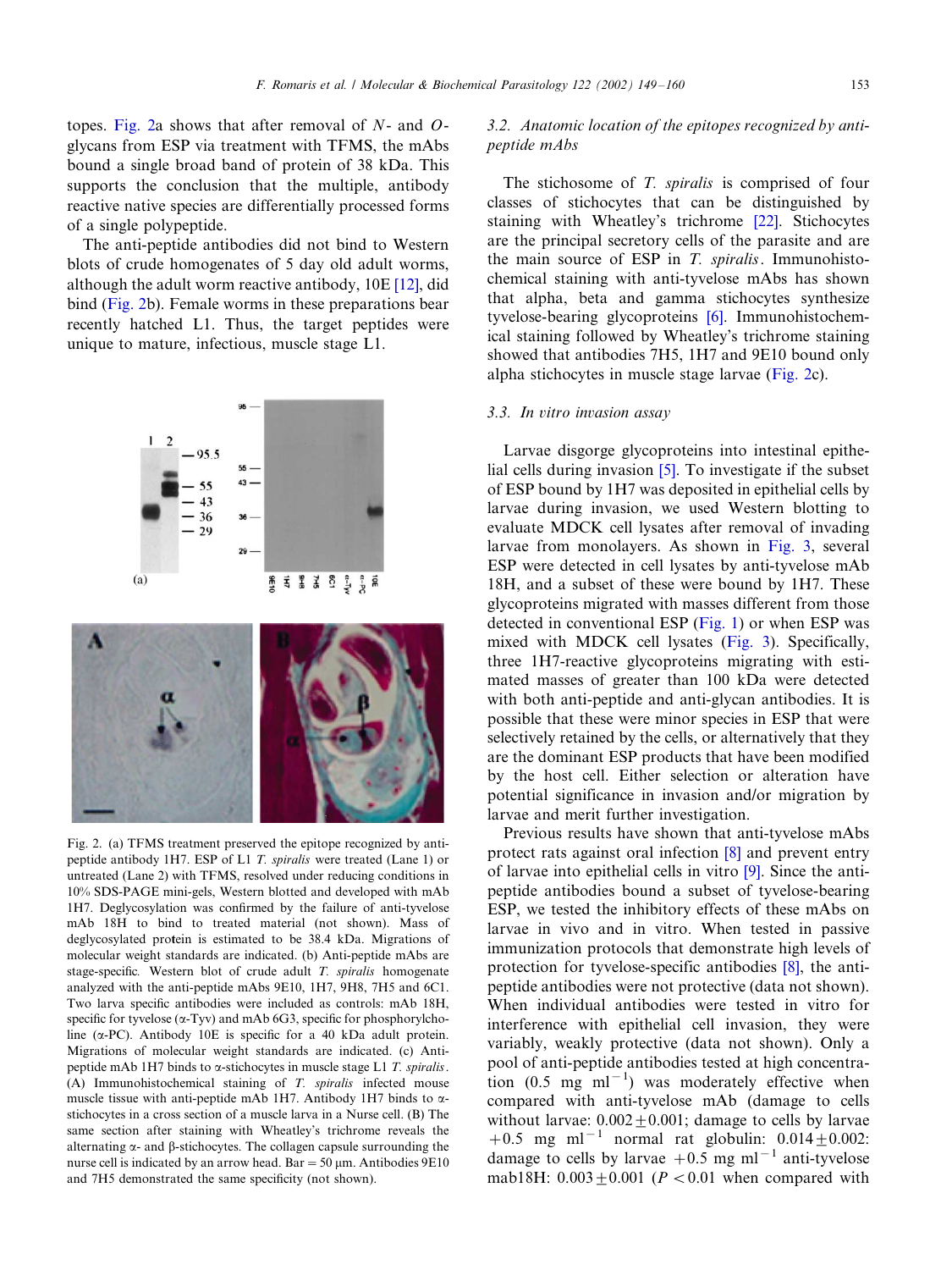<span id="page-5-0"></span>

Fig. 3. Glycoproteins released by L1 larvae during invasion are selectively retained or modified by MDCK cells. MDCK cell monolayers were inoculated with L1 larvae, incubated for 4 h and larvae removed. Cell lysates (MDCK+L1) were assayed by Western blot for detection of ESP using anti-tyv mAb 18H and anti-peptide mAb 1H7. MDCK cell lysates (MDCK) and lystes with ESP added to a final concentration of 1.5 ng  $\mu l^{-1}$  (MDCK+ESP) were prepared as controls. Densitometry traces of blots were prepared using NIH IMAGE. Migrations of molecular weight standards are indicated.

normal rat globulin treatment); damage to cells by 0.5 mg ml<sup>-1</sup> pooled anti-peptide mAbs: 0.008  $\pm$  0.001 (P < 0.01 compared with normal rat globulin treatment)). Thus, the target proteins of anti-peptide mAbs may play a role in epithelial cell parasitism, but do not appear to be a principal target of protective, intestinal immunity.



Fig. 4. Glycoproteins purified by affinity chromatography using antipeptide mAb 1H7 were subjected to 10% SDS-PAGE (right lane). The arrows indicate the proteins that were excised, digested and analyzed by MS/MS sequencing. Migrations of molecular weight standards are indicated (left lane).

# 3.4. Affinity purification and determination of internal peptide sequences

From 33 mg of crude larval homogenate, approximately 650 µg protein was specifically bound and eluted from an affinity column prepared with anti-peptide mAb 1H7. The eluted proteins were analyzed by SDS-PAGE under reducing conditions (Fig. 4). The major proteins detected had estimated masses of 50, 64 and 70 kDa. The isolated proteins were bound by anti-tyvelose mAb 18H in Western blot, confirming their identities as tyvelose-bearing glycoproteins (not shown).

Peptides derived from tryptic in-gel digestion of the major components in the purified fraction (50, 64 and 70 kDa) were analyzed using a Q-TOF mass spectrometer, a novel instrument that allows ultra-high sensitivity MS/ MS sequencing [\[20,21\].](#page-10-0) The objective was to provide amino acid sequence data for searching the Trichinella EST database or for the design of oligonucleotide primers to amplify cDNAs. [Fig. 5](#page-6-0)a shows a typical nanoelectrospray mass spectrum from the in-gel tryptic digest of the 50 kDa band. Since tryptic peptides are protonated at both the N-terminus and the C-terminal side chain of Lys or Arg, they will typically be doubly charged, showing half-mass unit spacings in the natural  $13C$  isotope satellites [\[20\]](#page-10-0). Two such doubly charged ions are shown in the insets (m/z 464.25 and 873.94). Selecting these ions for MS/MS analysis produced the spectra shown in [Fig. 5b](#page-6-0) and d, respectively, where excellent series of N-terminal and C-terminal (b and  $y''$ ) fragment ions could be readily interpreted [\[20\]](#page-10-0) to give the sequences GRPI/LSEI/LR and I/LVDANAI/ LTVTAGAFDI/LR via the presence of signals shown

Fig. 5. Analysis of tryptic peptides by Q-TOF mass spectrometry. (a) Mass spectrum of in-gel tryptic digest of the 50 kDa band shown in Fig. 4. The insets expand two of the doubly charged ions which were subjected to MS/MS. (b) CAD MS/MS spectrum of the m/z 464.25 ion showing the assignment of fragment ions used to determine the peptide sequence. (c) Interpretation of the MS/MS data showing how the N-terminal (b) and Cterminal (y") ion masses are assigned to give the sequence GRPI/LSEI/LR. (d) CAD MS/MS spectrum of the  $m/z$  873.94 ion showing the assignment of fragment ions used to determine the peptide sequence. (e) Interpretation of the MS/MS data showing how the N-terminal (b) and C-terminal (y") ion masses are assigned to give the sequence I/LVDANAI/LTVTAGAFDI/LR.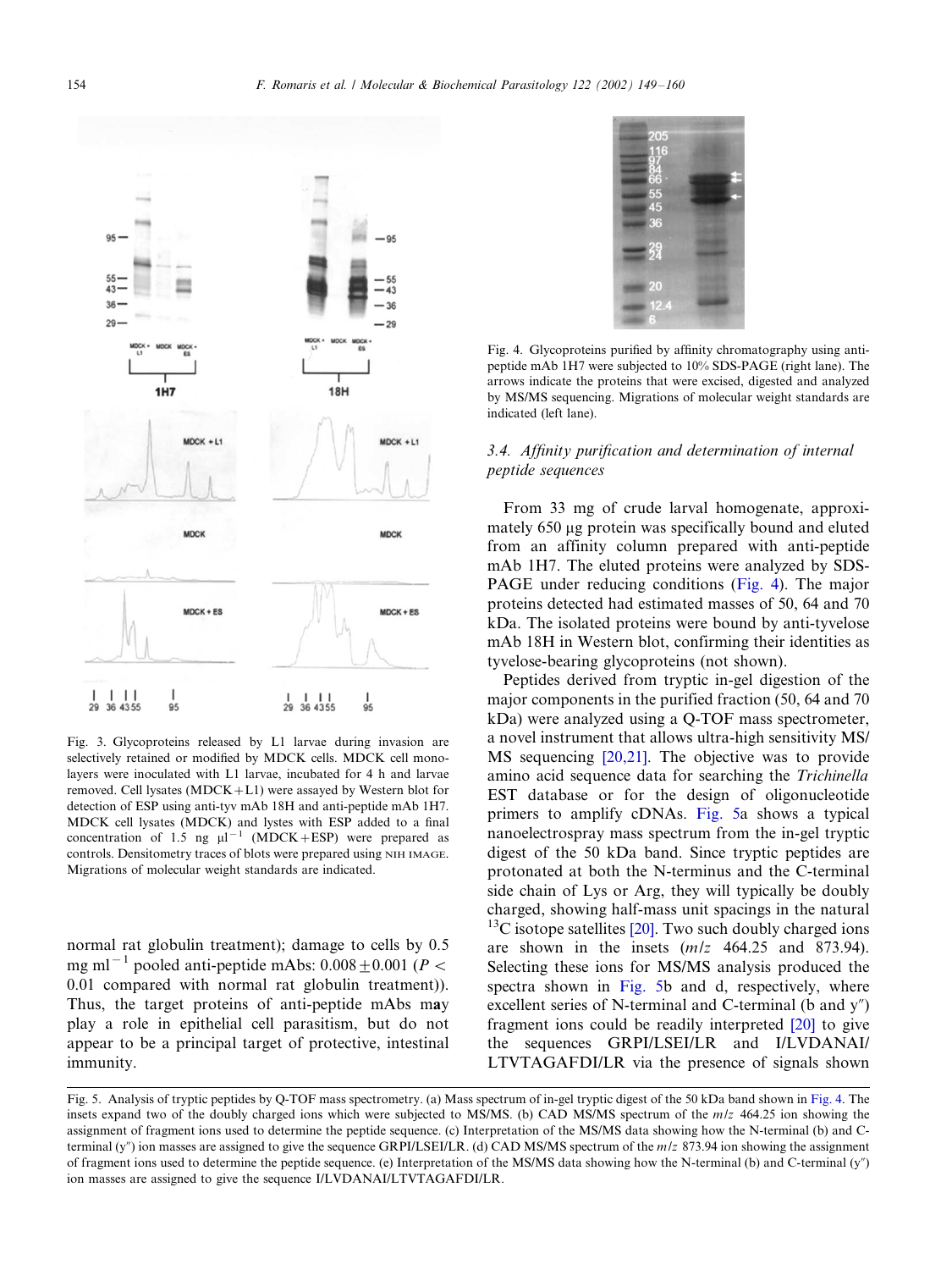<span id="page-6-0"></span>

 $100$ 

 $\%$ 

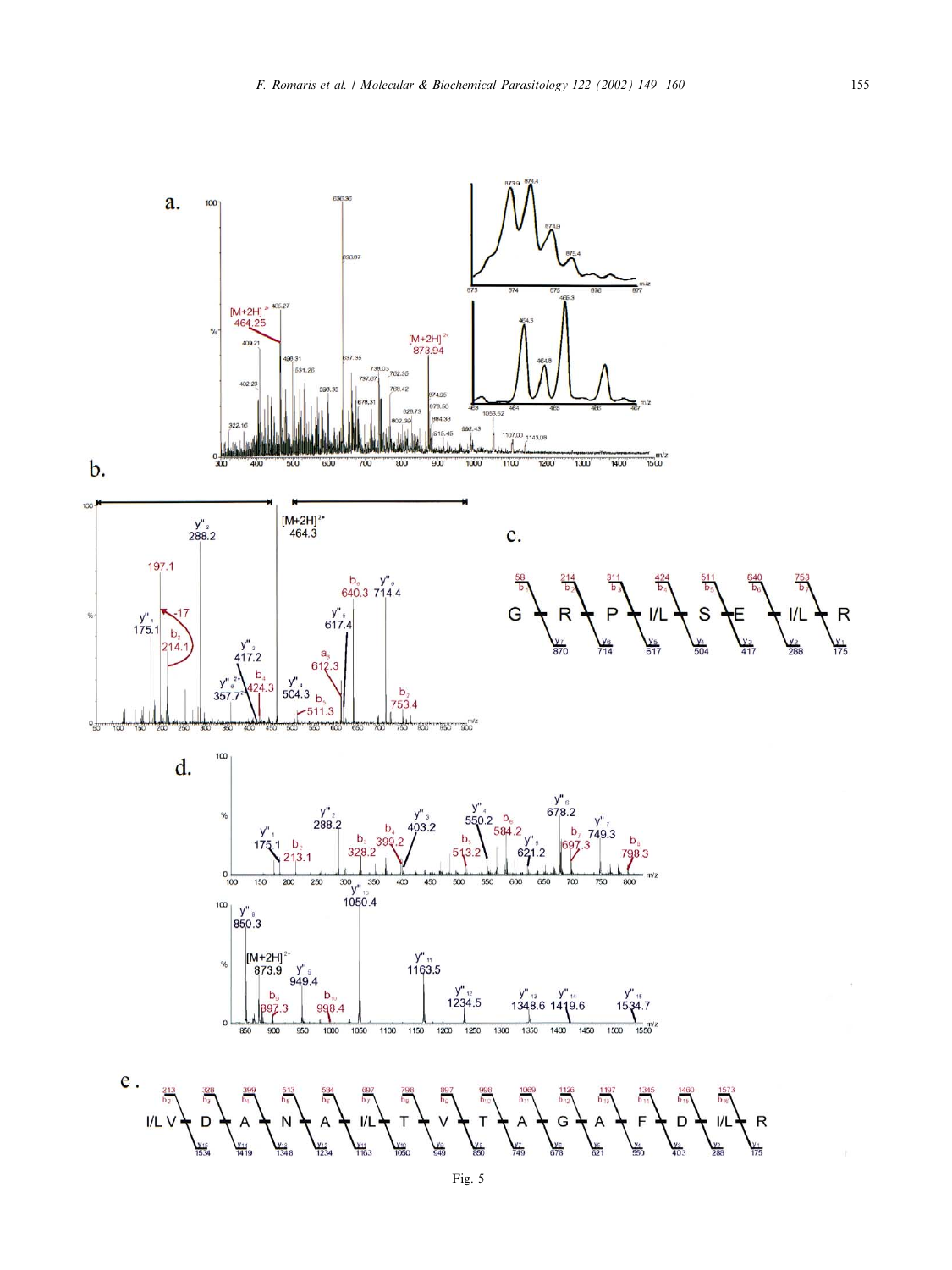in [Fig. 5](#page-6-0)c and e, respectively, where Ile and Leu are of course indistinguishable in mass (isobaric). Additional sequences were determined as EI/LNEPHR, HHPGI/ LYSK, PYSFPWTVH, and GI/LVNQ/KPNDVAMI/ LR from MS/MS data derived from doubly charged ions at m/z 441.0, 469.5, 567.4 and 713.6, respectively (data not shown; the  $O/K$  ambiguity is due to these residues having the same nominal mass). Similar analysis of the bands at 64 and 70 kDa yielded the following sequences: HYPNOI/LVGE and VI/LAY-MoxSDNFGDVGQ/KPNDVAMI/LR (64 kDa band) and AHGIPI/LI/LR and NRPPYSHSI/LR (70 kDa band) (data not shown).

High confidence portions of the sequences from the 50 kDa band, namely PYSF..., ...PI/LSEI/LR and ...DANAI/LTVTA... were used to search the Trichinella EST database employing the tblastn algorithm. At the time this work was carried out, no matches were found. Subsequently, however, with new entries having been made to the EST database [\[26\]](#page-10-0), matches were then found with T. spiralis EST number PS36H08.Y1, a serine protease homologue. Coincidentally, a clone  $(TspSP-1)$  with significant levels of sequence homology to the same EST was identified in a T. spiralis L1 cDNA library using polyclonal rat antibody to ESP in antibody screening. The predicted amino acid sequence of this clone incorporates five peptides identified by MS/MS in the 50 kDa species, one from the 64 kDa species and two from the 70 kDa species (double underlined in Fig. 6), confirming that the clone encoded the purified protein(s). Blast searches indicated that this clone was almost identical to accession number AAK31787, a sequence from T. spiralis reported to GeneBank by Nagano, Wu and Takahashi (unpublished); however, no further information about that sequence was available.

| 1 MKRWHPFGIP FHNAFLLFCI IIKETFSQYC GNPYFEPYLT NPHYPNOIVG   |  |   |  |
|------------------------------------------------------------|--|---|--|
| 51 EWVARPYSFP WTVHVLAHIS GFWYESCGGS LISFDYTNAS DTVLTSSHCV  |  |   |  |
| 101 RVNNRLVDAN AITVTAGAFN IRELNEPHRV TSKVLAYMSD NFGDVGKPND |  |   |  |
| 151 VAMLRLKVKI PHSHYISSVC LPYPFQEIPY GETCFLSGWG FTRGRPLSEL |  |   |  |
| 201 ROVGIPILRS SNCRFTDAYD IFCAGDMGEG NYSFQIDSGG PLVCKLNDSY |  | ÷ |  |
| 251 VQIGIVSFGY NHAGKHHPGI YSKVPYYLNW IYNQLSWLPD SFNSSDIGGE |  |   |  |
| 301 ESDCPDDCYH PWRSVFKHFK HRKASFRNRP PYSHSLRLTM NENRPPPPPD |  |   |  |
| 351 SONFOMESLE STEGDPSDWS PYSTNOHYOS NYDGSOTGKG NRPPYSHSHR |  |   |  |
| 401 PTMNENRPPP PPDSQNFDSF Y*                               |  |   |  |

 $\overline{\perp}$ 

Fig. 6. Deduced amino acid sequence of TspSP-1. The signal peptide sequence is shown in italics. N-glycosylation motifs are underlined. Peptides deduced by MS sequencing of affinity purified glycoproteins are double underlined. The amino acids that form the catalytic triad in serine proteases are indicated by stars. Proline-rich regions near the Cterminus are boxed. The fragment of TspSP-1 that was cloned for expression is shaded ( $rTspSP-1$  (54-289)).

The peptides AHGIPILR (70 kDa band) and GI/ LVNQ/KPNDVAMI/LR (50 kDa band) were partial matches with  $TspSn-1$  (corresponding to residues  $202 209$  and  $143-155$ , respectively), with two amino acid substitutions in each case. Interestingly, a sequence identical to residues  $143-155$  in TspSp-1 occurs in the longer peptide VLAYM<sub>ox</sub>SDNFGDVGKPND-VAMLR observed in the digest of the 64 kDa band. These data suggest that T. spiralis may express more than one isoform of the protein.

## 3.5. Cloning of a cDNA encoding a putative serine protease

The sequence of clone TspSP-1 is comprised of 1436 bp with an ORF of 1254 bp. The end of the ORF is marked by a stop codon followed by a 3?-untranslated region containing the conserved sequence AATAAA, 18 nucleotides upstream of a poly(A) tail. The sequence lacked an obvious initiator codon. Using RACE-PCR, the ORF was extended 77 bp, to include an in-frame, ATG at position 69. Analysis of the predicted amino acid sequence of TspSP-1 by SIGNALP predicted that the first 26 amino acids encoded a signal sequence (in italics in Fig. 6), with the cut site predicted to occur between residues F26 and S27. The mature polypeptide would be predicted to be 395 amino acids in length, 44.9 kDa in mass, with four potential N-glycosylation sites at positions 88, 231, 247 and 293 (underlined in Fig. 6). The C-terminal region contained two conserved, proline-rich repeats of 28 amino acids (boxed in Fig. 6). The proline content in each repeat is 25% (7/28) while the complete TspSP-1 polypeptide was comprised of 9.3% (39/421) proline.

Sequence comparisons with serine proteases suggested that TspSP-1 was formed as a pro-protein precursor. The pro-region cleavage site can be predicted between Q48 and I49 based on alignment with other serine proteases [\(Fig. 7,](#page-8-0) vertical arrow). Other than the aforementioned AAK31787, the closest homologues of TspSP-1 were also from Trichinella: newborn larvaespecific serine protease SS2 with 27% identity (AAK16520.1), and a serine protease with 32% identity (AAD09211.1). Bovine chymotrypsinogen A (P00766) shares 28% identity with TspSP-1. Like all members of the serine protease family, the protein encoded by TspSP-1 contains the conserved residues involved in catalysis (catalytic triad), namely His-98, Asp-150 and Ser-238, together with eight cysteine residues involved in disulfide bond formation [\(Fig. 7\)](#page-8-0).

# 3.6. Confirmation that TspSP-1 is secreted by L1 T. spiralis

A fragment of TspSP-1 cDNA encoding amino acids  $54-289$  (26.6 kDa) was introduced in frame into the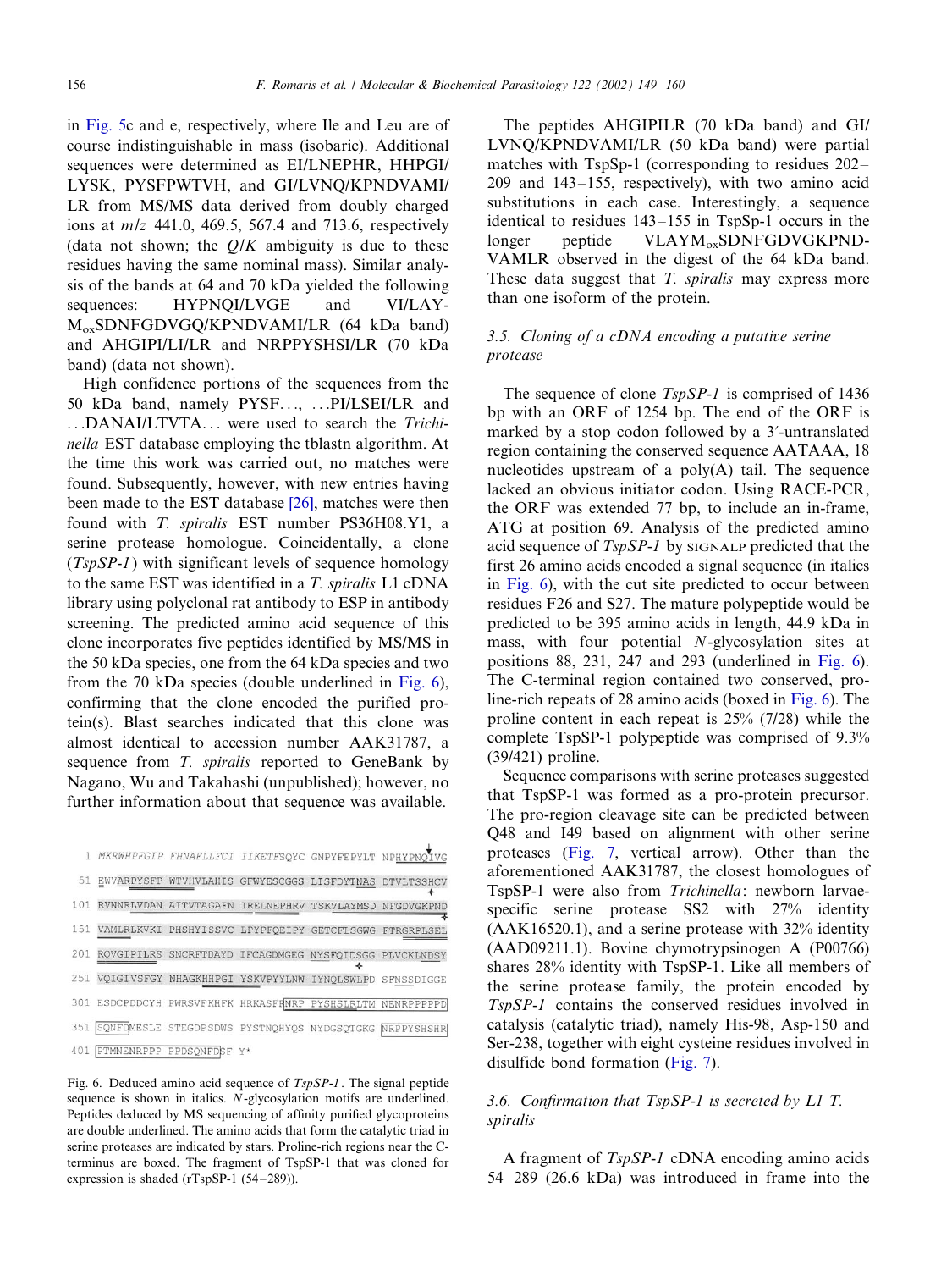<span id="page-8-0"></span>

|                    | лежать в в технологии в хологии в селото 1 в хологии (10).<br>. 20 30 .<br>. 40 <b>.</b> .                                                                  |
|--------------------|-------------------------------------------------------------------------------------------------------------------------------------------------------------|
| $SP-1$             | - MKRWHPFGIPEHNAFLLFCIIIKETFSOYDGNEYFE FYDTNPH                                                                                                              |
| Tsp NBL-SP         | MHKITHKSIVSRHTFAVYLLVSGOKLOYIYIFICKMIRRLFOYTSMTEAWILLFLSAASPSLGAFECGVERFKWYIWK--                                                                            |
| TSD SF             |                                                                                                                                                             |
| chymotrypsinogen A | ras de 2 de decembro de la componición de la componició<br>$A I O$ $\overline{B}$ $V I$ , $S G - -$                                                         |
|                    |                                                                                                                                                             |
|                    |                                                                                                                                                             |
| $SP-1$             | \,50<br>YPNOTVGENVARPYSFENTVHVLAHISGFNYESOGGSLISFDYTN-ASHINLTSSHOVRVNNRLVDANAITVTAGAFNIR                                                                    |
| Tsp NBL-SP         | - S G R IV G G T D V R F H S H F W Q I C L L K S E T G G V S L C G G S L V H F G K P S N G T R F V L TA A H C I T T S N M Y P R T S R F T V V T G A H N T F |
| Tsp SP             | - ANRIVGGSDAVPHSYPMOAHLSIOI - GNGAGSCGGALLPGK - SGTSSAFWVTAAHCVQQGSQVVSPDKITVTLGAHDII                                                                       |
| chymotrypsinogen A | -LERIVNGEEAVEGSWEWOVSLODKTG - - - FEFCGGSLINEN - - - - - - - WAVEAAHGGVTTSDVWVAGEFDOGSSSEKLO                                                                |
|                    |                                                                                                                                                             |
|                    | . 130. 140. 150. 160. 170. 180. 190.                                                                                                                        |
| $SP-1$             | ELNEPHRVTSKVLAYMSDNFGDVGKFMDVAMDREXVKIPHSKYISSVCLPYPFCEIPYGETCFLSGNGFTR - - - GRPLSE                                                                        |
| Tsp NBL-5P         | MHEKEKKRI-PITSYYVOHNNPVMTTMDIALMARTVYYNEYTRPVCLAEFNEELTPGDTCVVTGWGDFT-ENGTTSNT                                                                              |
| Tsp SP             | AOEASARKV - KVKOVHMNGI DVKSLHNDI AVLELEREVAYSPOISPICLPKKDD - - KLPKTCYVIGNGATS - KNGATSKI                                                                   |
|                    | chymotrypsinoqun A KLKIAK------- VFKNSKYNSLTINNDITLEKESTAASFSQTVSAVCDESASDDFAAGTTCVTTGWGLTRYTNANTPDF                                                        |
|                    |                                                                                                                                                             |
|                    |                                                                                                                                                             |
| $SP-1$             | IROVGIPILRSSNORF - - - - TDAYDIFCA GDMGE GNYSFOIDSGGFIVERLNDSYVOIGIVSFGYNHA GKHHPGIMSKVF                                                                    |
| Tsp NBL-SP         | I KOVGVKI MKKG TOAN - - - VRSEVI T FOAGAME GGKDS COGDS GGP LIC KKMGK S VOFG VV SYGT GCARKGY POVYAKVI                                                        |
| TSD SP             | L KOVDVDI FSDSKONLPK - - FDSTKOFCA GSEAGDRDSCNGDSGGP LVCKDKKTFTLMGIVSLGKGCGDSKHPGFMRKLP                                                                     |
|                    | chymotrypsinoqen A BOOASLPLLSNTNOKKYWGTKIKDAMICAC - - ASGVSSCMGDSGGPSVCXKWGAWTLVGIVSWGSSTCSTSTDGVYARVI                                                      |
|                    |                                                                                                                                                             |
|                    | . 280. 290. 300. 310. 320. 330. 340. 350. .                                                                                                                 |
| $SP-1$             | YYLNWIYNOLSWLPDSFNSSDIGGEESDCPDDCYHPWRSVFKHFKHRKASFRN -- RPPYSHSLRLTMNENRPPPPPDSOP                                                                          |
| Tsc NBL-SP         | SYVTWLNKAAKELENSPEGTVKWASKEDSPVDLSTASRPTNPYTGSRPTSPSSGSRPTYPSSGSRPTSPSSGSRPTYPSS                                                                            |
| Tsp SP             | LALA                                                                                                                                                        |
|                    | chymotrypsinogen A ALVNWVQOTLAAN                                                                                                                            |
|                    |                                                                                                                                                             |
|                    |                                                                                                                                                             |
|                    | . 360. 370. 380. 390. 400. 410. 420.<br>FDMESLESTEGDPSDWSPYSTNOHYOSNYDGSOTGKGNRPPYSHSHRPTMNENRPPPPPDSONFDSFY                                                |
| $SP-1$             |                                                                                                                                                             |
| Tsp NBL-SP         | GSRPTYPSSGSRPTYPYTGSPPTPOKPVFPSYOKYPPAVOKYIDSLPSGTOGTLEYTVTQNGVTTTTYYHFSK                                                                                   |
| Tsp SP             |                                                                                                                                                             |
| chymotrypsinogen A |                                                                                                                                                             |

Fig. 7. ClustaLW alignment of the predicted protein encoded by  $TspSP-1$  with its closest homologues. Residues corresponding to the catalytic triad are marked with asterisks. The putative pro-enzyme cleavage site is indicated by an arrow. Accession numbers are: Tsp NBL-SP: T. spiralis newborn larvae-specific serine protease SS2, AAK16520; Tsp SP: T. spiralis serine proteinase, AAD09211; chymotrypsinogen A: bovine chymotrypsinogen A, P00766.

bacterial expression vector pTrcHis-TOPO. Rats immunized with rTspSP-1(54-289) produced antibodies that detected a 38.4 kDa protein in Western blots of deglycosylated ESP (not shown). This protein migrated in parallel with the deglycosylated protein detected by anti-peptide mAb 1H7 (not shown; [Fig. 2\)](#page-4-0). In blots of native ESP, rat antibodies induced with  $TspSP-1$  (54– 289) bound the same group of glycoproteins recognized by mAb 1H7, confirming the identity of the recombinant protein (Fig. 8).



Fig. 8. Rat antibodies induced by  $rTspSP-1$  (54–289) bind to native ESP with specificity similar to anti-peptide mAb 1H7. Western blots were developed with sera from each of two rats immunized with rTspSP-1 (54-289) (Lanes 1 and 2), two rats immunized with rßgalactosidase (Lanes 3 and 4), or with mAb 1H7 (Lane 5).

## 4. Discussion

Proteases feature prominently in discussions of nematode parasitism and anti-nematode immunity. Blood feeding and tissue migrating nematodes deploy cysteine and aspartic proteases for degradation of hemoglobin and extracellular matrix [\[27\]](#page-10-0); reviewed in [\[28\]](#page-10-0). Recent work by Salter et al. [\[29\]](#page-10-0) characterized a serine protease (elastase) secreted by cercariae of S. mansoni. Serine protease activity has been reported in ESP of T. spiralis adults  $[30,31]$  and L1  $[32-34]$  $[32-34]$  however, the enzymes have not been characterized at the molecular level. In addition, sequences of serine protease homologues from T. spiralis have been submitted to GeneBank without further information (Fig. 7). Although we have been unable to confirm enzymatic activity of TspSP-1 using conventional methods (data not shown) the protein has the appropriate structural features to be an active enzyme. In contrast with bovine chymotrypsin, however, TspSP-1 is glycosylated with complex N-glycans [\[6\]](#page-9-0). There are four  $N$ -glycosylation sites in the protein; three of these are near histidine and serine residues that comprise the catalytic site. Thus, glycosylation may influence enzymatic activity.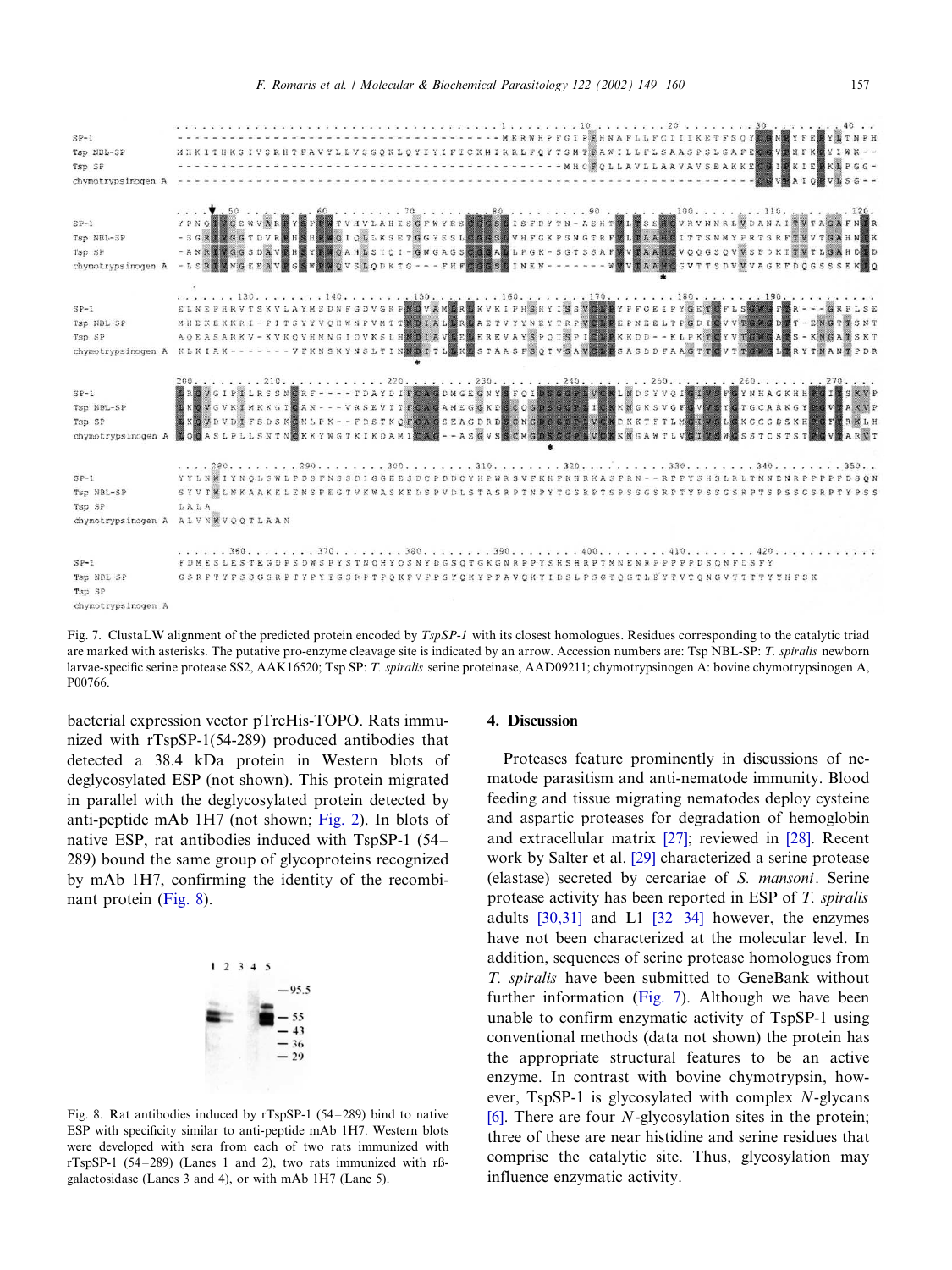<span id="page-9-0"></span>The immune response to Trichinella during the muscle phase of infection is dominated by antibodies specific for a group of tyvelose bearing glycoproteins found in ESP [1,2]. Study of tyvelose-bearing glycoproteins has been limited by a shortage of adequate tools (e.g. monoclonal anti-peptide antibodies) for isolation and investigation of individual molecules. Our antipeptide antibodies bound to a group of related glycoproteins in crude larval extracts and ESP. These proteins are stage-specific and are synthesized in  $\alpha$  stichocytes. They are highly processed proteins that form aggregates. The forms of TspSP-1 that the larva releases into ESP are distinct from those recovered from whole worm homogenates, suggesting that modification occurs after degranulation of the stichocytes, or that the species present in ESP are a fraction of the total. Our data support the former conclusion because we did not detect TspSP-1 in body sites other than the stichocyte. The biology of the proteins may be further complicated by nucleotide sequence polymorphism. Comparisons of peptide sequences derived from native proteins with deduced amino acid sequences from cDNAs and ESTs indicate that larvae may synthesize more than one form of the protein (data not shown).

A notable feature of TspSP-1 is a repetitive element of 28 amino acids in the C-terminal region. The functional significance of this domain is unknown, however, proline rich sequences have been shown to mediate proteinprotein binding between mediators of the  $TGF-B$ activin signaling pathway [\[35\].](#page-10-0) Similar repeat structures have been described in other parasitic proteases, e.g. subtilisin-like serine proteases from Neospora caninum (NC-p65) [\[36\]](#page-10-0) and Toxoplasma gondii (TgSUB1) [\[37\]](#page-10-0). The repeats may mediate binding to other parasite proteins, however, the possibility that TspSP-1 may interact with host proteins via proline-rich repeats is an intriguing one.

First-stage larvae of T. spiralis reside in two distinct intracellular habitats: intestinal epithelia and the myotube. The presence of TspSP-1 in stichocytes indicates that it has potential to function in either habitat, or both. A specific role for TspSP-1 remains to be elucidated; however, tyvelose bearing glycoproteins have been implicated as mediators of parasitism in both sites. Tyvelose has been detected in hypertrophic nuclei in the muscle stage, Nurse cell complex. The attached glycoproteins (the so-called 'nuclear antigens') are candidates to mediate changes in gene expression associated with the development of the Nurse cell (reviewed by Jasmer [\[38\]\)](#page-10-0). The molecular identity of nuclear antigens is unknown. Although cDNAs encoding tyvelose-bearing glycoproteins and constituents of ESP have been cloned  $[39-42,23]$  $[39-42,23]$ , with the exception of macrophage migration inhibitory factor [\[42\],](#page-11-0) the biological functions of these molecules are undocumented. With regard to the intestinal stage of infection, it has

been postulated that proteases participate in intestinal invasion by T. spiralis  $[43]$ . The habitat of L1 stage T. spiralis is the cytoplasm of epithelial cells; larvae do not cross the basal cell membrane or the basement membrane [\[44\]](#page-11-0). Thus, a role for a protease in intestinal occupation is less obvious than for parasites that move through connective tissue. Nevertheless, our results show that TspSP-1 is deposited in and retained by epithelial cells invaded by  $T$ . spiralis. The form of TspSP-1 recovered from infected cell monolayers is distinct from that found in ESP, suggesting host cell induced modification or selective retention of certain, otherwise minor forms of the protease. A proteolytic enzyme released by the parasite could help to degrade cytoplasmic or intercellular proteins, thereby facilitating movement of the larva. Inhibition of epithelial cell invasion and migration by TspSP-1 mAbs, as we have observed in MDCK cells, supports this conclusion.

### Acknowledgements

This research was supported by grant AI 14490 from the National Institute of Allergy and Infectious Diseases (to J.A. Appleton) and grants from the Wellcome Trust and Biotechnology and Biological Sciences Research Council (to H.R. Morris and A. Dell). Fernanda Romarís was supported by a postdoctoral fellowship from the Ministerio de Educación y Ciencia (Spain). We thank Anita Hesser for assistance with manuscript preparation.

#### References

- [1] Wisnewski N., McNeil M., Grieve R.B., Wassom D.L.. Characterization of novel fucosyl- and tyvelosyl-containing glycoconjugates from Trichinella spiralis muscle stage larvae. Mol Biochem Parasitol 1993;61:25-36.
- [2] Denkers E.Y., Wassom D.L., Hayes C.E.. Characterization of Trichinella spiralis antigens sharing an immunodominant, carbohydrate-associated determinant distinct from phosphorylcholine. Mol Biochem Parasitol 1990;41:241-9.
- [3] Appleton J.A., McGregor D.D.. Characterization of the immune mediator of rapid expulsion of Trichinella spiralis in suckling rats. Immunology 1987;62:477-84.
- [4] Capo V., Silberstein D., Despommier D.D.. Immunocytolocalization of two protection-inducing antigens of Trichinella spiralis during its enteral phase in immune and non-immune mice. J Parasitol 1986:72:931-8.
- [5] ManWarren T., Gagliardo L., Geyer J., McVay C., Pearce-Kelling S., Appleton J.. Invasion of intestinal epithelia in vitro by the parasitic nematode Trichinella spiralis. Infect Immun  $1997:65:4806-12.$
- [6] Ellis L.A., Reason A.J., Morris H.R., Dell A., Iglesias R., Ubeira F.M., Appleton J.A.. Glycans as targets for monoclonal antibodies that protect rats against Trichinella spiralis. Glycobiology 1994:4:585-92.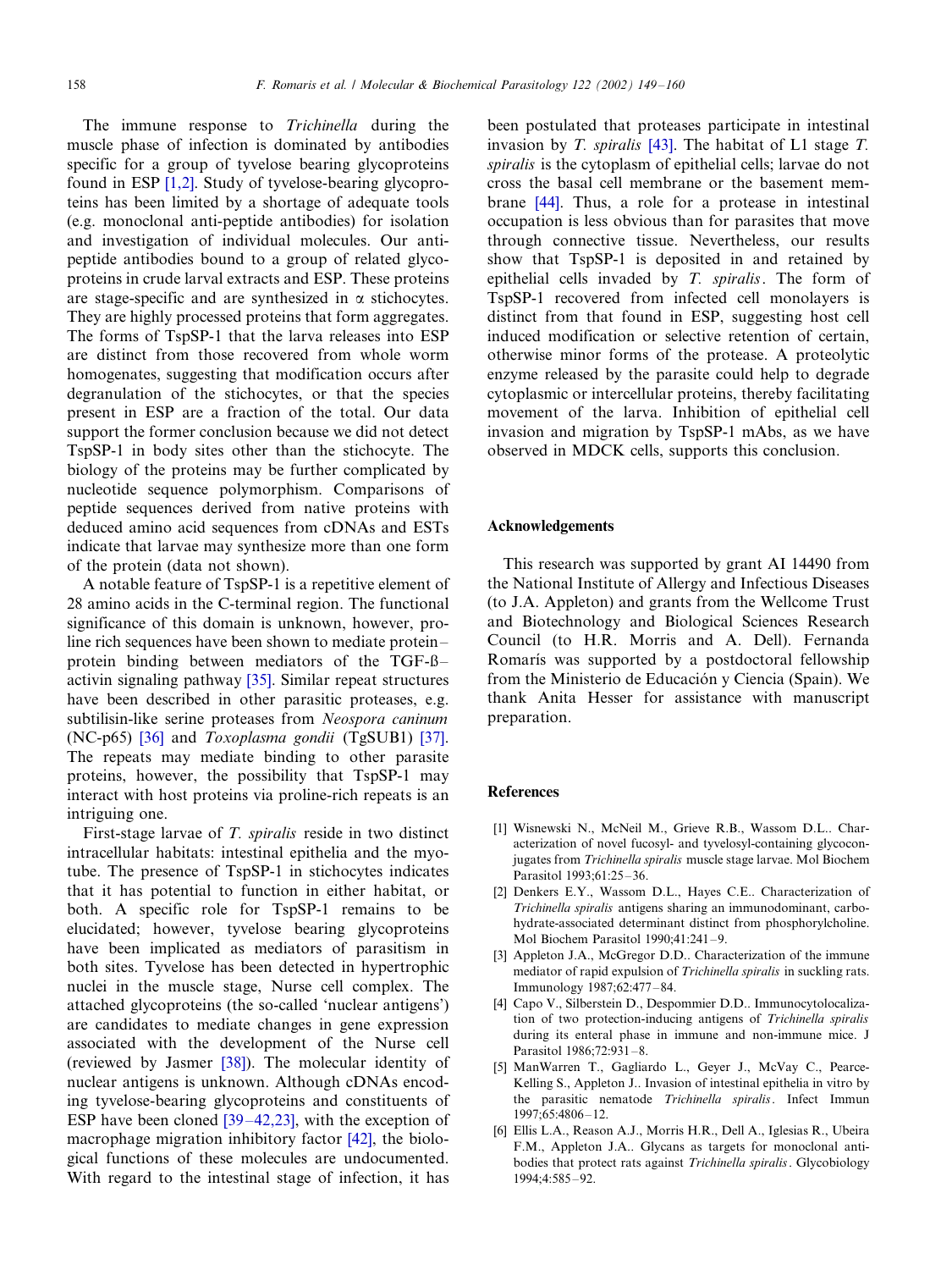- <span id="page-10-0"></span>[7] Yao C., Jasmer D.P.. Nuclear antigens in Trichinella spiralis infected muscle cells: nuclear extraction, compartmentalization, and complex formation. Mol Biochem Parasitol 1998;92:207-18.
- [8] Appleton J.A., Schain L.R., McGregor D.D.. Rapid expulsion of Trichinella spiralis in suckling rats: mediation by monoclonal antibodies. Immunology  $1988:65:487-92$ .
- [9] McVay C.S., Bracken P., Gagliardo L.F., Appleton J.. Antibodies to tyvelose exhibit multiple modes of interference with the epithelial niche of Trichinella spiralis. Infect Immun 2000;68:1912-8.
- [10] Reason A.J., Ellis L.A., Appleton J.A., Wisnewski N., Grieve R.B., McNeil M., Wassom D.L., Morris H.R., Dell A.. Novel tyvelose-containing tri- and tetra-antennary N-glycans in the immunodominant antigens of the intracellular parasite Trichinella spiralis. Glycobiology 1994;4:593-603.
- [11] Peters P.J., Gagliardo L.F., Sabin E.A., Betchen A.B., Ghosh K., Oblak J.B., Appleton J.A.. Dominance of immunoglobulin G2c in the antiphosphorylcholine response of rats infected with Trichinella spiralis. Infect Immun 1999;67:4661-7.
- [12] Ortega-Pierres M.G., Yepez-Mulia L., Homan W., Gamble H.R., Lim P.L., Takahashi Y., Wassom D.L., Appleton J.A.. Workshop on a detailed characterization of Trichinella spiralis antigens: a platform for future studies on antigens and antibodies to this parasite. Parasite Immunol 1996;18:273-84.
- [13] Crum E.D., Despommier D.D., McGregor D.D., Immunity to Trichinella spiralis. I. Transfer of resistance by two classes of lymphocytes. Immunology 1977:33:787-95.
- [14] Appleton J.A., Usack L.. Identification of potential antigenic targets for rapid expulsion of Trichinella spiralis. Mol Biochem Parasitol 1993;58:53-62.
- [15] Kohler G., Milstein C., Derivation of specific antibody-producing tissue culture and tumor lines by cell fusion. Eur J Immunol  $1976:6:511-9.$
- [16] Nichols G.E., Lovejoy J.C., Borgman C.A., Sanders J.M., Young W.W., Jr. Isolation and characterization of two types of MDCK epithelial cell clones based on glycosphingolipid pattern. Biochim Biophys Acta 1986;887:1-12.
- [17] Butcher B.A., Gagliardo L.F., ManWarren T., Appleton J.A.. Larvae-induced plasma membrane wounds and glycoprotein deposition are insufficient for Trichinella spiralis invasion of epithelial cells. Mol Biochem Parasitol 2000;107:207-18.
- [18] Burnette W.N.. Western blotting: electrophoretic transfer of proteins from sodium dodecyl sulfate-polyacrylamide gels to unmodified nitrocellulose and radiographic detection with antibody and radioiodinated protein A. Anal Biochem 1981;112:195-203.
- [19] Towbin H., Gordon J.. Immunoblotting and dot immunobinding—current status and outlook. J Immunol Methods 1984;72:313-40.
- [20] Morris H.R., Paxton T., Dell A., Langhorne J., Berg M., Bordoli R.S., Hoyes J., Bateman R.H.. High sensitivity collisionallyactivated decomposition tandem mass spectrometry on a novel quadrupole/orthogonal-acceleration time-of-flight mass spectrometer. Rapid Commun Mass Spectrom 1996;10:889-96.
- [21] Morris H.R., Paxton T., Panico M., McDowell R., Dell A.. A novel geometry mass spectrometer, the Q-TOF, for low femtomole/attomole-range biopolymer sequencing. In: Larsen B.S., McEwen C.N., editors. Mass spectrometry of biological materials, 2nd ed.. New York: Marcel Dekker, 1998:53-80.
- [22] Sanmartin M.L., Iglesias R., Santamarina M.T., Leiro J., Ubeira F.M.. Anatomical location of phosphorylcholine and other antigens on encysted Trichinella using immunohistochemistry followed by Wheatley's trichrome stain. Parasitol Res 1991;77:301-6.
- [23] Arasu P., Ellis L.A., Iglesias R., Ubeira F.M., Appleton J.A.. Molecular analysis of antigens targeted by protective antibodies

in rapid expulsion of Trichinella spiralis. Mol Biochem Parasitol  $1994:65:201-11.$ 

- [24] Altschul S.F., Gish W., Miller W., Myers E.W., Lipman D.J.. Basic local alignment search tool. J Mol Biol 1990;215:403-10.
- [25] Nielsen H., Engelbrecht J., Brunak S., von Heijne G.. A neural network method for identification of prokaryotic and eukaryotic signal peptides and prediction of their cleavage sites. Int J Neural Syst 1997:8:581-99.
- [26] McCarter J, Clifton S, Chiapelli B, Pape D, Martin J, Wylie T, Dante M, Marra M, Hillier L, Kucaba T, Theising B, Bowers Y, Gibbons M, Ritter E, Bennett J, Franklin C, Tsagareishvili R, Ronko I, Kennedy S, Maguire L, Beck C, Underwood K, Steptoe M, Allen M, Person B, Swaller T, Harvey N, Schurk R, Kohn S, Shin T, Jackson Y, Cardenas M, McCann R, Waterston R, Wilson R. Washington University Parasitic Nematode EST Sequencing Project dbEST Submissions, 2001. Unpublished.
- [27] Haffner A., Guilavogui A.Z., Tischendorf F.W., Brattig N.W.. Onchocerca volvulus: Microfilariae secrete elastinolytic and males nonelastinolytic matrix-degrading serine and metalloproteases. Exp Parasitol 1998;90:26-33.
- [28] Knox D.P., Skuce P.J., Newlands G.F., Redmond D.L.. Nematode gut peptidases, proteins and vaccination. In: Kennedy M.W., Harnett W., editors. Parasitic nematodes: molecular biology, biochemistry and immunology. New York: CAB International,  $2001:247-68$
- [29] Salter J.P., Lim K.-C., Hansell E., Hsieh I., McKerrow J.H.. Schistosome invasion of human skin and degradation of dermal elastin are mediated by a single serine protease. J Biol Chem  $2000:275:38667-73.$
- [30] Todorova V.K., Knox D.P., Kennedy M.W.. Proteinases in the excretory-secretory products (ES) of adult Trichinella spiralis. Parasitology 1995;111:201-8.
- [31] Todorova V.K., Stoyanov D.I.. Partial characterization of serine proteinases secreted by adult Trichinella spiralis. Parasitol Res 2000;86:684-7.
- [32] Criado-Fornelio A., Armas-Serra C., Giménez-Pardo C., Casado-Escribano N., Jiménez-González A., Rodríguez-Caabeiro F.. Proteolytic enzymes from Trichinella spiralis larvae. Vet Parasitol 1992:45:133-40.
- [33] de Armas-Serra C., Giménez-Pardo C., Jiménez-González A., Bernadina W.E., Rodríguez-Caabeiro F.. Purification and preliminary characterization of a protease from the excretionsecretion products of *Trichinella spiralis* muscle-stage larvae. Vet Parasitol 1995;59:157-68.
- [34] Moczon T., Wranicz M.. Trichinella spiralis: proteinases in the larvae. Parasitol Res 1999;85:47-58.
- [35] Randall R.A., Germain S., Inman G.J., Bates P.A., Hill C.S.. Different Smad2 partners bind a common hydrophobic pocket in Smad2 via a defined proline-rich motif. EMBO  $2002:21:145-56$ .
- [36] Louie K., Conrad P.A.. Characterization of a cDNA encoding a subtilisin-like serine protease (NC-p65) of Neospora caninum. Mol Biochem Parasitol 1999;103:211-23.
- [37] Miller S.A., Binder E.M., Blackman M.J., Carruthers V.B., Kim K.. A conserved subtilisin-like protein TgSUB1 in microneme organelles of *Toxoplasma gondii*. J Biol Chem  $2001:276:45341-8$ .
- [38] Jasmer D.P.. Genetic reprogramming of mammalian skeletal muscle cells by Trichinella spiralis. In: Kennedy M.W., Harnett W., editors. Parasitic nematodes: molecular biology, biochemistry and immunology. New York: CAB International, 2001:121-37.
- [39] Zarlenga D.S., Gamble H.R.. Molecular cloning and expression of an immunodominant 53-kDa excretory-secretory antigen from Trichinella spiralis muscle larvae. Mol Biochem Parasitol 1990:42:165-74.
- [40] Su X., Prestwood A.K., McGraw R.A.. Cloning and expression of complementary DNA encoding an antigen of Trichinella spiralis. Mol Biochem Parasitol 1991;45:331-6.